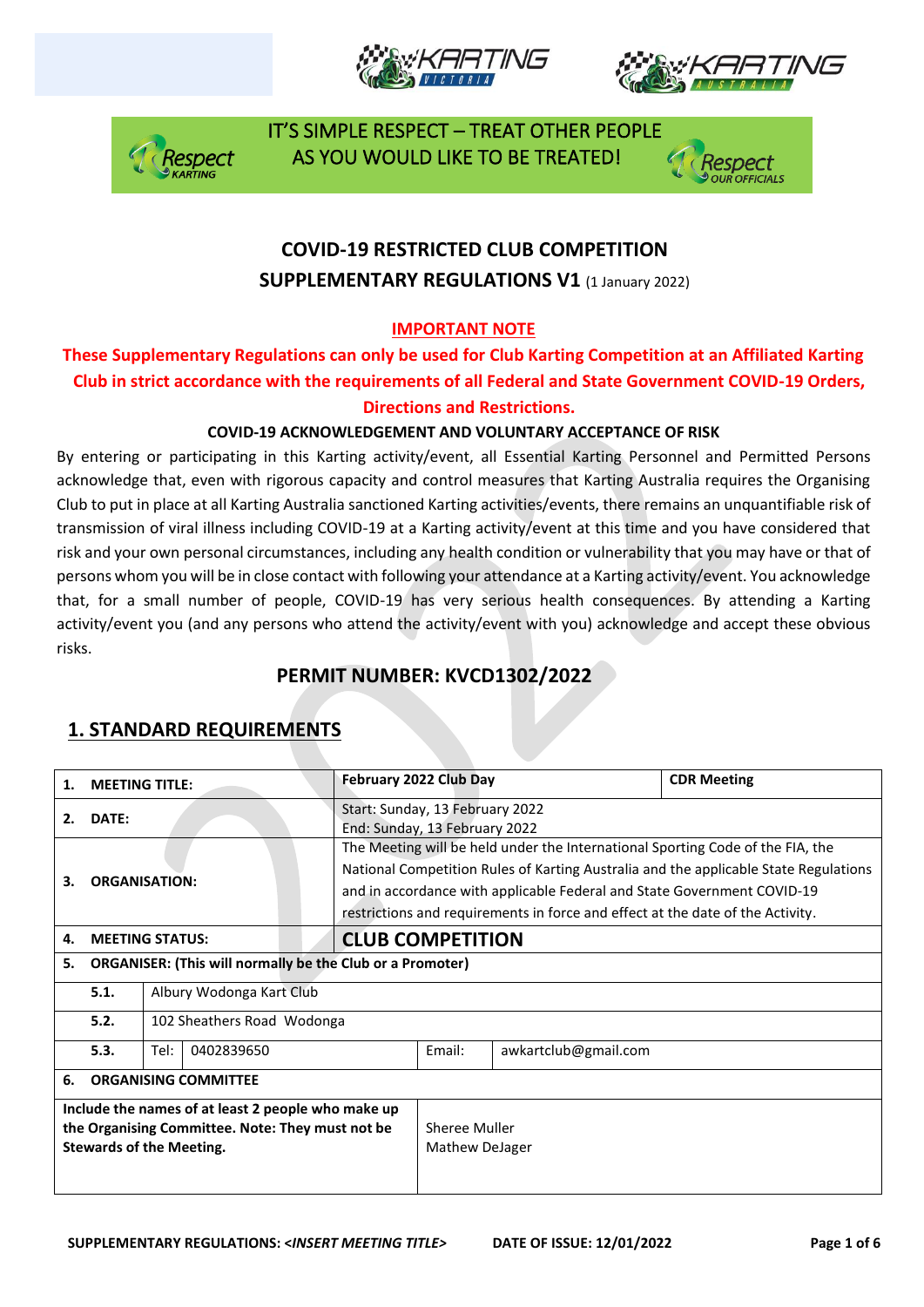







| ESSENTIAL OFFICIALS (Ref: General Rules Chapter 7 Rule 4 - "Essential Officials")<br>7.                                                                  |                                                                 |  |  |  |
|----------------------------------------------------------------------------------------------------------------------------------------------------------|-----------------------------------------------------------------|--|--|--|
| <b>Stewards of The Meeting</b><br>Note: Chief Steward Must be Grade 3 or Higher                                                                          | James Reynolds (Chief Steward)                                  |  |  |  |
| Clerk of the Course                                                                                                                                      | John Reynolds                                                   |  |  |  |
| Note: Up to 35 Entries May be Grade 4 or Higher. More than 35 Entries* Must be Grade 3 or Higher<br>* See General Rules Chapter 7 Rule 4 Guidance Note 2 |                                                                 |  |  |  |
| Chief Scrutineer: May be Grade 4 or Higher                                                                                                               | Dave Galley                                                     |  |  |  |
| Chief Timekeeper:                                                                                                                                        | Sheree Muller                                                   |  |  |  |
| <b>Emergency and Medical Services:</b>                                                                                                                   | <b>Albury Wodonga First Aid</b>                                 |  |  |  |
| <b>OTHER OFFICIALS</b><br>8.                                                                                                                             |                                                                 |  |  |  |
| <b>Assistant Clerk Of The Course:</b>                                                                                                                    | John Robertson                                                  |  |  |  |
| Starter                                                                                                                                                  | Clerk of course and assistants are judges of fact for the start |  |  |  |
| <b>Scales Marshal</b>                                                                                                                                    | Dave Galley                                                     |  |  |  |
| <b>CIRCUIT DETAILS</b><br>9.                                                                                                                             |                                                                 |  |  |  |
| <b>Circuit Name:</b>                                                                                                                                     | Wodonga Karting Complex                                         |  |  |  |
| <b>Circuit Address:</b>                                                                                                                                  | 102 Sheathers Road Wodonga Victoria                             |  |  |  |
| <b>Track Length:</b>                                                                                                                                     | 785 Metres (Old track Layout)                                   |  |  |  |
| <b>Direction Of Racing:</b>                                                                                                                              | Anti Clockwise                                                  |  |  |  |
| <b>Track Density:</b>                                                                                                                                    | 36                                                              |  |  |  |
| <b>Notice Board:</b>                                                                                                                                     | Adjacent to Secretary's office                                  |  |  |  |
| <b>Stewards Office:</b>                                                                                                                                  | Adjacent to Secretary's office                                  |  |  |  |
| <b>Mechanical Breakdown Lane:</b>                                                                                                                        | Will be in use at this Meeting.                                 |  |  |  |
| Parc Fermé:                                                                                                                                              | Includes In grid, scales area, scales shed and tech shed.       |  |  |  |

#### **2. ADMINISTRATION**

| 1.<br>Anyone that holds a KA karting licence may compete at club events |                                                                                                    |  |
|-------------------------------------------------------------------------|----------------------------------------------------------------------------------------------------|--|
| 2.                                                                      | The Club must maintain a register of all permitted persons who enter the Circuit for the<br>Event. |  |
|                                                                         | The number of entries in the Event is strictly limited by Government Directions/Orders.            |  |
| З.                                                                      | Pre-entry for the Event is essential. There will be NO ENTRIES ACCEPTED ON THE DAY.                |  |
|                                                                         | The Competition Groups listed below are permitted to compete at this Meeting.                      |  |
| <b>COMPETITION GROUPS</b><br>4.                                         | Competition Group names as listed in the 2022 Australian Karting Manual Competition                |  |
|                                                                         | Rules Chapter 5 Rule 7 must be used.                                                               |  |
|                                                                         | See the Important Notes for Clubs About 4SS Racing (Class Rules, Chapter 20)                       |  |
| <b>Competition Group</b>                                                | <b>Eligible Classes for each Competition Group</b>                                                 |  |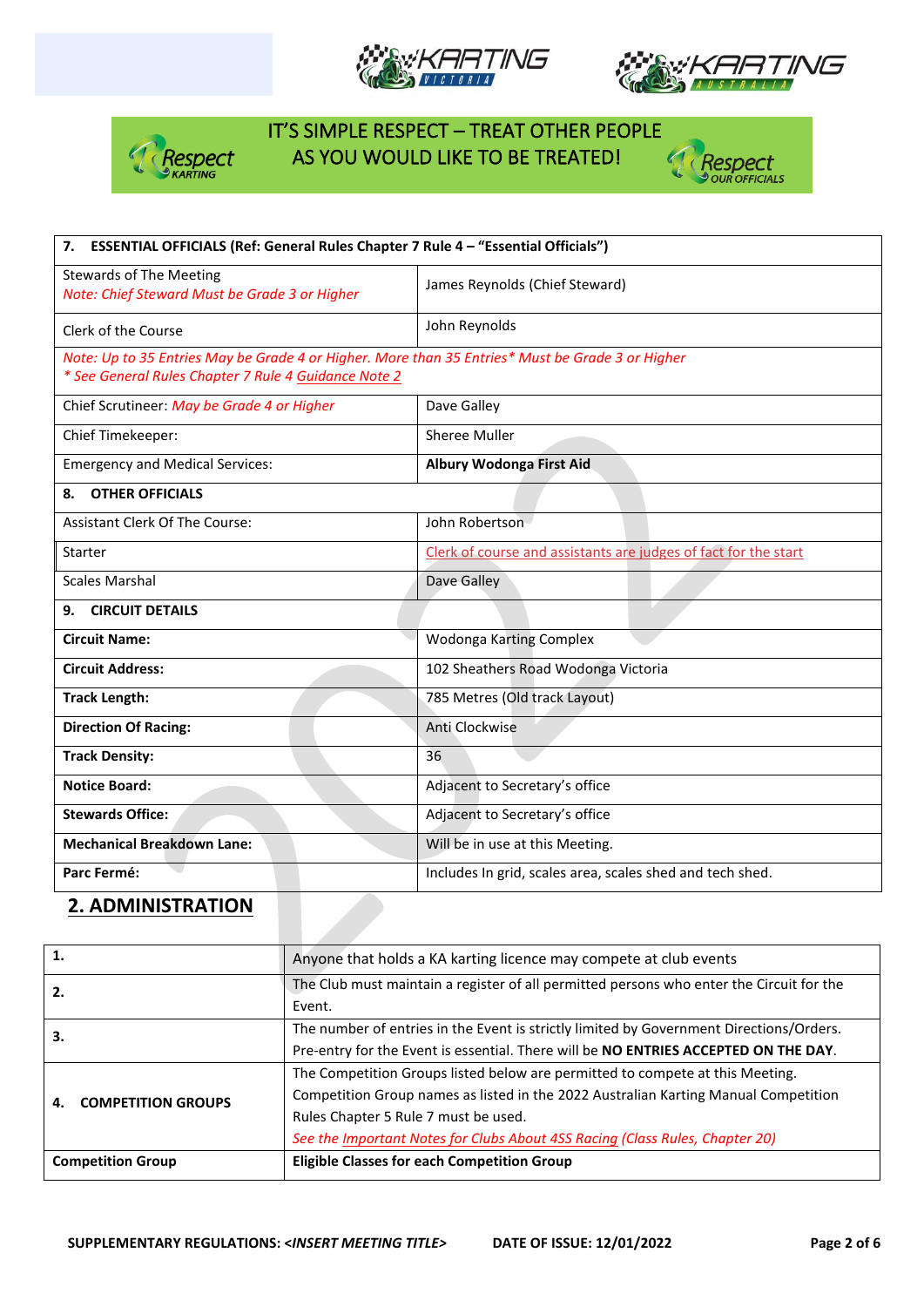







| Cadet                                                                                                                                                                                                   |            | Cadet 9         |                           | Cadet 12        | Cadet 4SS          | <b>NOTE: Cadet 9 and Cadet 4SS MUST be</b><br>arranged behind Cadet 12.                                                  |  |
|---------------------------------------------------------------------------------------------------------------------------------------------------------------------------------------------------------|------------|-----------------|---------------------------|-----------------|--------------------|--------------------------------------------------------------------------------------------------------------------------|--|
| <b>Junior (Lower Performance)</b>                                                                                                                                                                       | KA4        |                 | 4SS Junior                | Yamaha          |                    |                                                                                                                          |  |
| <b>Junior (Higher Performance)</b>                                                                                                                                                                      | KA3        |                 | KA <sub>2</sub>           | Junior Max      | Junior Performance |                                                                                                                          |  |
| <b>Senior 4 Stroke</b>                                                                                                                                                                                  |            |                 |                           | 4SS             |                    |                                                                                                                          |  |
|                                                                                                                                                                                                         |            | 4SS Senior      | Supermaxx                 |                 |                    |                                                                                                                          |  |
| <b>Senior (Lower Performance)</b>                                                                                                                                                                       |            | KA4             |                           | KA3             | Yamaha             | TaG 125 Restricted                                                                                                       |  |
| <b>Senior TaG</b>                                                                                                                                                                                       |            | <b>TaG 125</b>  |                           | X30             |                    |                                                                                                                          |  |
| <b>Open Performance</b>                                                                                                                                                                                 |            | KZ <sub>2</sub> |                           | DD <sub>2</sub> | Gearbox            | Open Performance                                                                                                         |  |
| $\bullet$                                                                                                                                                                                               |            |                 |                           |                 |                    | Should any Competition Group reach 80% of the Track Density, the Classes in that Competition Group may be split into two |  |
| (2) groups.                                                                                                                                                                                             |            |                 |                           |                 |                    |                                                                                                                          |  |
| <b>ENTRIES</b><br>5.                                                                                                                                                                                    |            |                 |                           |                 |                    |                                                                                                                          |  |
| 2.1 ENTRIES OPEN:                                                                                                                                                                                       | 31/01/2022 |                 |                           |                 |                    |                                                                                                                          |  |
| 2.2 ENTRIES CLOSE:                                                                                                                                                                                      |            |                 |                           |                 |                    | A minimum of one (1) day prior to the commencement of the Meeting 9.00pm Friday 11/02/2022                               |  |
|                                                                                                                                                                                                         |            |                 | NO LATE ENTRIES ACCEPTED. |                 |                    |                                                                                                                          |  |
| <b>ENTRY FEE</b><br>6.                                                                                                                                                                                  |            |                 |                           |                 |                    |                                                                                                                          |  |
| 3.1 The Entry Fee for each Competition Group at this Meeting including GST including the TDF levy is as follows:                                                                                        |            |                 |                           |                 |                    |                                                                                                                          |  |
| <b>Competition Group Name</b>                                                                                                                                                                           |            |                 |                           |                 |                    | <b>Entry Fee</b>                                                                                                         |  |
| All Groups                                                                                                                                                                                              |            |                 |                           |                 |                    | \$50                                                                                                                     |  |
| Second or Third Groups Entered                                                                                                                                                                          |            |                 |                           |                 |                    | \$35                                                                                                                     |  |
| <b>ENTRY PROCEDURE</b><br>7.                                                                                                                                                                            |            |                 |                           |                 |                    |                                                                                                                          |  |
| 4.1 Each Entry for this Meeting must be made using the CMS as follows:                                                                                                                                  |            |                 |                           |                 |                    |                                                                                                                          |  |
| Log on to your driver information via http://www.karting.net.au/                                                                                                                                        |            |                 |                           |                 |                    |                                                                                                                          |  |
| Click on the licence and entries icon (top centre of the screen)<br>٠                                                                                                                                   |            |                 |                           |                 |                    |                                                                                                                          |  |
| Click on the "Enter a Race Meeting" icon                                                                                                                                                                |            |                 |                           |                 |                    |                                                                                                                          |  |
| Enter your log on details<br>٠                                                                                                                                                                          |            |                 |                           |                 |                    |                                                                                                                          |  |
| Under 'My Details' functions, choose 'Pre Enter Race Meeting'                                                                                                                                           |            |                 |                           |                 |                    |                                                                                                                          |  |
| Choose the State in which the Meeting is being held                                                                                                                                                     |            |                 |                           |                 |                    |                                                                                                                          |  |
| Choose the Club who is the Organiser of the Meeting                                                                                                                                                     |            |                 |                           |                 |                    |                                                                                                                          |  |
| 4.2 Payment of the Entry Fee can be made as follows:                                                                                                                                                    |            |                 |                           |                 |                    |                                                                                                                          |  |
| Credit card Payments can be made via CMS using SecurePay ONLY                                                                                                                                           |            |                 |                           |                 |                    |                                                                                                                          |  |
| <b>MINIMUM ENTRIES</b><br>8.                                                                                                                                                                            |            |                 |                           |                 |                    |                                                                                                                          |  |
| 5.1 4 is the minimum number of pre-entries which must be received for each Competition Group.                                                                                                           |            |                 |                           |                 |                    |                                                                                                                          |  |
| 5.2 If insufficient entries are received for a Competition Group to form in its own right, the Competition Group must be consolidated<br>in accordance with the Competition Rules Chapter $1 -$ Rule 9. |            |                 |                           |                 |                    |                                                                                                                          |  |
|                                                                                                                                                                                                         |            |                 |                           |                 |                    |                                                                                                                          |  |
| <b>BRING A MATE SESSION</b><br>9.                                                                                                                                                                       |            |                 |                           |                 |                    |                                                                                                                          |  |
| 6.1 A "Bring a Mate" session Will be conducted at this Meeting.                                                                                                                                         |            |                 |                           |                 |                    |                                                                                                                          |  |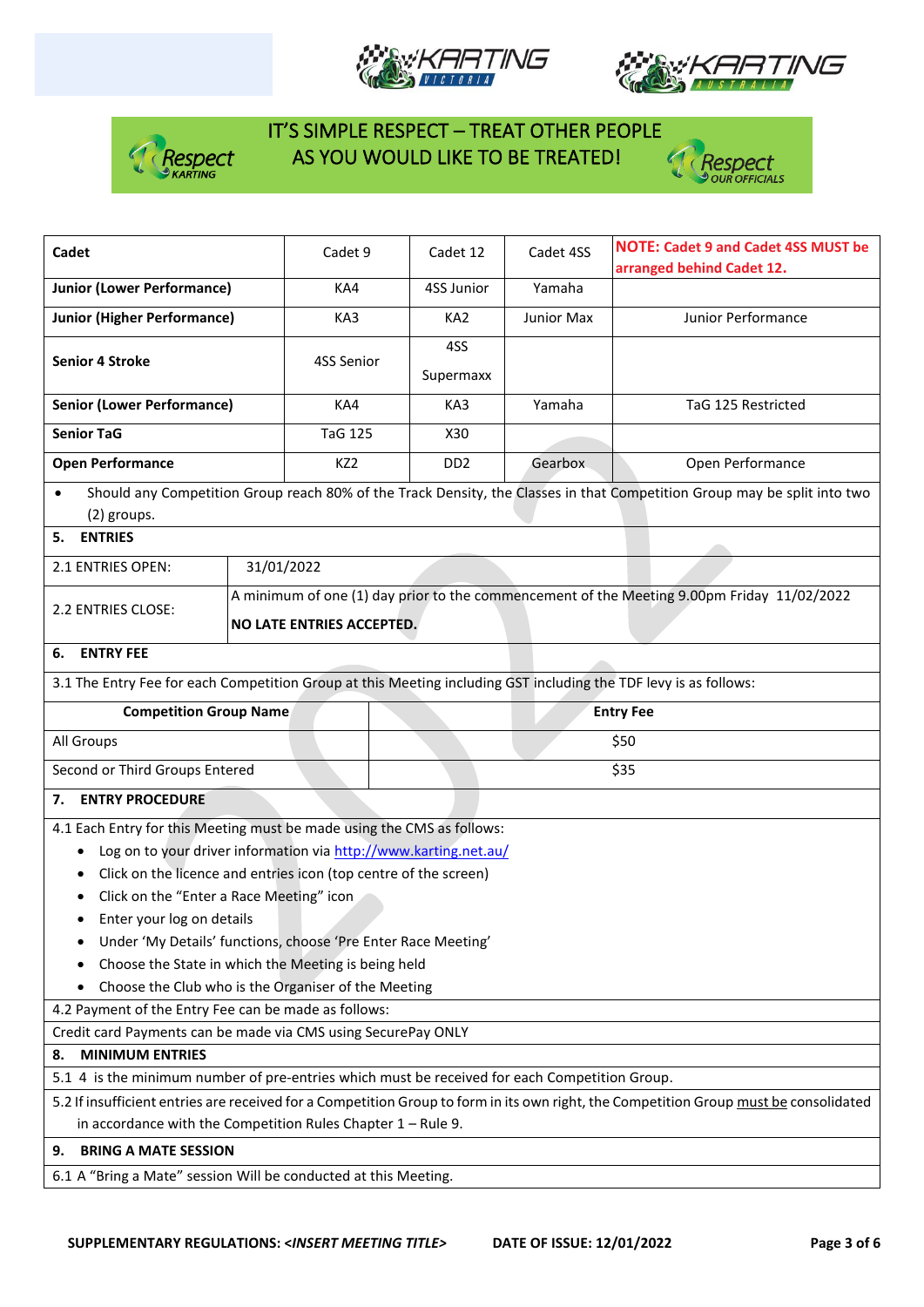







#### **10. TEAMS COMPETITION**

7.1 Teams Competition Will Not be conducted at this Meeting.

### **3. SPECIFIC COVID-19 RESTRICTION AND MITIGATION REQUIREMENTS**

| <b>COVIDSafe ACTION PLAN (When required at law)</b>                                                                                |                                                                                                                             |  |  |  |  |  |  |  |
|------------------------------------------------------------------------------------------------------------------------------------|-----------------------------------------------------------------------------------------------------------------------------|--|--|--|--|--|--|--|
| The Club has completed a COVIDSafe Action Plan and submitted it to the relevant State Government Department.                       |                                                                                                                             |  |  |  |  |  |  |  |
| All actions identified as being required to be done to create a COVIDSafe Event and Club facility must be carried out prior to and |                                                                                                                             |  |  |  |  |  |  |  |
|                                                                                                                                    | during the Event.                                                                                                           |  |  |  |  |  |  |  |
| 1.                                                                                                                                 | PERMITTED AND NON-PERMITTED PERSONS                                                                                         |  |  |  |  |  |  |  |
|                                                                                                                                    | No person who has symptoms consistent with COVID-19 (this includes any fever, respiratory                                   |  |  |  |  |  |  |  |
| 1.1.                                                                                                                               | symptoms, shortness of breath, sore throat, cough, lack of smell or fatigue) is permitted to attend                         |  |  |  |  |  |  |  |
|                                                                                                                                    | the Circuit or participate in the Event.                                                                                    |  |  |  |  |  |  |  |
|                                                                                                                                    | Any person who starts to feel unwell or to exhibit symptoms of COVID-19 during the Event must                               |  |  |  |  |  |  |  |
| 1.2.                                                                                                                               | immediately avoid contact with all persons at the Circuit and MUST IMMEDIATELY LEAVE the                                    |  |  |  |  |  |  |  |
|                                                                                                                                    | Circuit.                                                                                                                    |  |  |  |  |  |  |  |
|                                                                                                                                    |                                                                                                                             |  |  |  |  |  |  |  |
| 2.                                                                                                                                 | SOCIAL DISTANCING AND DENSITY REQUIRMENTS                                                                                   |  |  |  |  |  |  |  |
| 2.1.                                                                                                                               | Government prescribed Social Distancing measures must always be observed.                                                   |  |  |  |  |  |  |  |
| 2.2.                                                                                                                               | The use by Permitted Persons of any indoor facilities is strictly limited by the Density Quotient of the room as included   |  |  |  |  |  |  |  |
|                                                                                                                                    | in the Club's COVIDSafe Action Plan.                                                                                        |  |  |  |  |  |  |  |
| 2.3.                                                                                                                               | Food service provided at the Event must fully comply with all State Public Health<br>Authority                              |  |  |  |  |  |  |  |
|                                                                                                                                    | Orders/Directions/Regulations.                                                                                              |  |  |  |  |  |  |  |
|                                                                                                                                    | Hand Hygiene must be available at all food service outlets.<br>$\bullet$                                                    |  |  |  |  |  |  |  |
|                                                                                                                                    | Regular cleaning in accordance with the Club's COVIDSafe Action Plan MUST be carried out throughout the Event.<br>$\bullet$ |  |  |  |  |  |  |  |
| 3.                                                                                                                                 | <b>Check In Requirements</b>                                                                                                |  |  |  |  |  |  |  |
| 3.1                                                                                                                                | All Attendees MUST complete and submit the compulsory State Government issued QR Code Check-In upon arrival                 |  |  |  |  |  |  |  |
|                                                                                                                                    | at the venue if required by the State or Federal Government.                                                                |  |  |  |  |  |  |  |
| 4.                                                                                                                                 | HYGIENE FACILITIES - TOILET/WASHROOM FACILITIES and HAND SANITISER                                                          |  |  |  |  |  |  |  |
| 4.1                                                                                                                                | The Club is required to provide facilities to ensure general and sensible hygiene practices are maintained.                 |  |  |  |  |  |  |  |
| 4.2                                                                                                                                | Toilet and washroom facilities at the Circuit must be open and available for use.                                           |  |  |  |  |  |  |  |
|                                                                                                                                    | Washroom facilities must be properly equipped with liquid soap, running water and either air hand driers or paper           |  |  |  |  |  |  |  |
|                                                                                                                                    | towels.                                                                                                                     |  |  |  |  |  |  |  |
| 4.3                                                                                                                                | The toilets and washroom facilities must be cleaned at least once during the day or as otherwise required in<br>$\bullet$   |  |  |  |  |  |  |  |
|                                                                                                                                    | accordance with the Club's COVIDSafe Action Plan                                                                            |  |  |  |  |  |  |  |
|                                                                                                                                    | It is strongly recommended that Essential Karting Personnel and Permitted Persons bring their own supply of hand            |  |  |  |  |  |  |  |
| 4.4                                                                                                                                | sanitiser for use in accordance with government recommendations in addition to hand sanitiser that is supplied by the       |  |  |  |  |  |  |  |
|                                                                                                                                    | Club.                                                                                                                       |  |  |  |  |  |  |  |
|                                                                                                                                    |                                                                                                                             |  |  |  |  |  |  |  |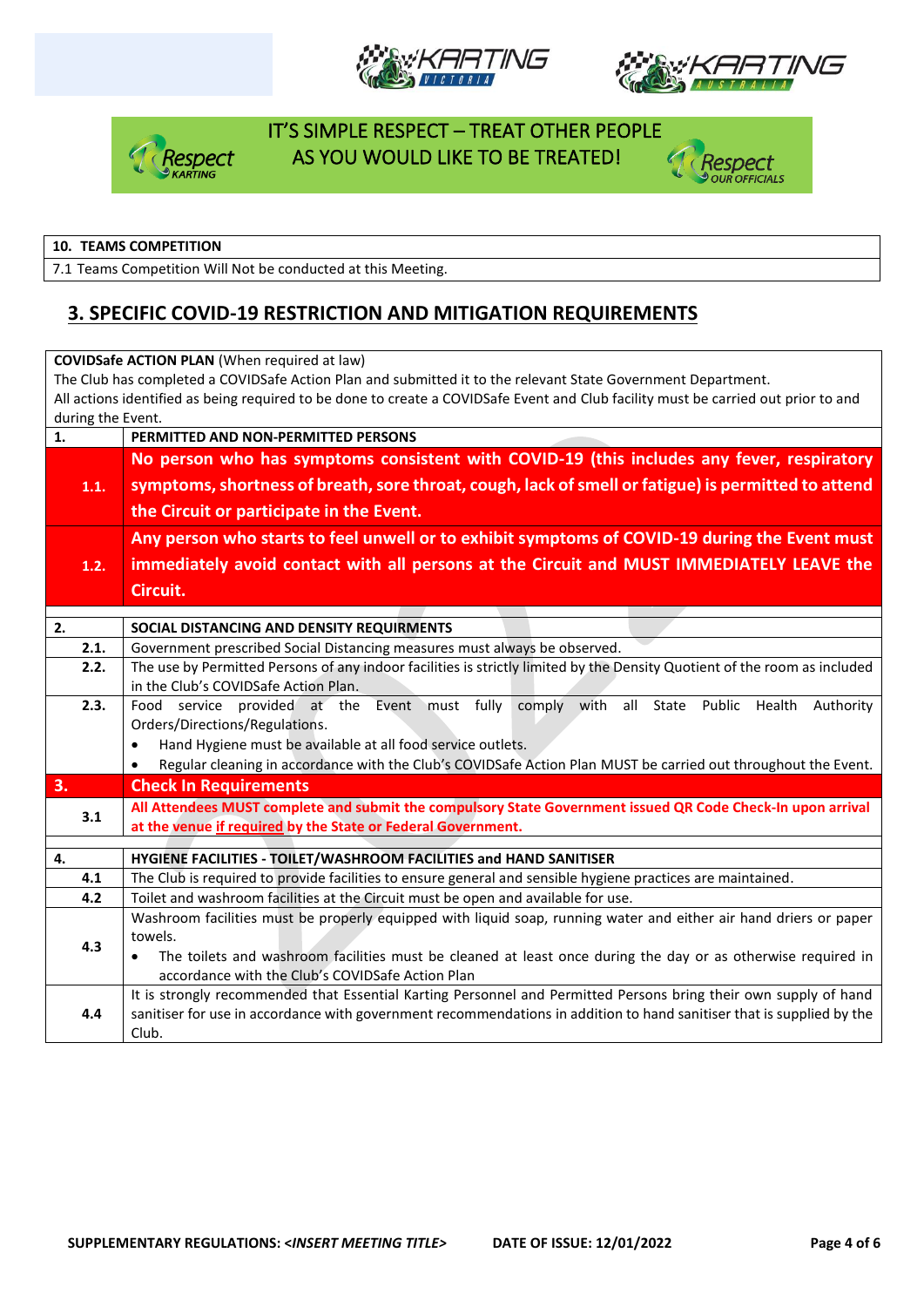







### **4. COMPETITION**

| 1.                     | <b>FORMAT OF RACING - CLUB COMPETITION GROUPS</b>                                                                                                         |                                                                                                     |                                                                                                              |            |                 |    |  |  |  |  |
|------------------------|-----------------------------------------------------------------------------------------------------------------------------------------------------------|-----------------------------------------------------------------------------------------------------|--------------------------------------------------------------------------------------------------------------|------------|-----------------|----|--|--|--|--|
| 1.1                    | 1 Practice session of 10 minutes will be held.<br><b>Practice</b>                                                                                         |                                                                                                     |                                                                                                              |            |                 |    |  |  |  |  |
| $1.2$                  | Qualifying                                                                                                                                                | There Will be Timed Qualifying at this Event. There will be one (1) Qualifying session of 6 minutes |                                                                                                              |            |                 |    |  |  |  |  |
|                        |                                                                                                                                                           | If Timed Qualifying occurs (Order of Karts on the grid must be random - no high/low numbers)        |                                                                                                              |            |                 |    |  |  |  |  |
| 1.3                    | <b>Heats &amp; Final</b>                                                                                                                                  | The system of gridding will be in accordance with State Regulations - Club Competition Format No. 2 |                                                                                                              |            |                 |    |  |  |  |  |
| <b>DISTANCES</b><br>2. |                                                                                                                                                           |                                                                                                     |                                                                                                              |            |                 |    |  |  |  |  |
| Heat 1                 |                                                                                                                                                           | 10                                                                                                  | Heat 2                                                                                                       | 10         | Final           | 12 |  |  |  |  |
|                        |                                                                                                                                                           |                                                                                                     | <b>Time Attack (End</b>                                                                                      | 6 minutes  |                 |    |  |  |  |  |
|                        |                                                                                                                                                           |                                                                                                     | of day qualifying)                                                                                           |            |                 |    |  |  |  |  |
| 3.                     | <b>ACCESS TO CIRCUIT</b>                                                                                                                                  |                                                                                                     |                                                                                                              |            |                 |    |  |  |  |  |
| 3.1                    |                                                                                                                                                           |                                                                                                     | Competitors will be permitted to enter the Circuit from 7.00am on 13/02/2022                                 |            |                 |    |  |  |  |  |
| 4.                     | <b>DRIVERS BRIEFING</b>                                                                                                                                   |                                                                                                     |                                                                                                              |            |                 |    |  |  |  |  |
| 4.1                    |                                                                                                                                                           |                                                                                                     | Drivers Briefing notes will be advised in an electronic format OR over the PA system to all Competitors. Any |            |                 |    |  |  |  |  |
| 5.                     | <b>SCRUTINEERING</b>                                                                                                                                      |                                                                                                     | questions should be directed to the Chief Steward prior to the start of Competition.                         |            |                 |    |  |  |  |  |
|                        |                                                                                                                                                           |                                                                                                     |                                                                                                              |            |                 |    |  |  |  |  |
| 5.1                    | All Competitors will be required to complete an electronic Scrutineering Form via the link below.                                                         |                                                                                                     |                                                                                                              |            |                 |    |  |  |  |  |
|                        | https://kartingaustralia.wufoo.com/forms/ke5irs90p046ov/                                                                                                  |                                                                                                     |                                                                                                              |            |                 |    |  |  |  |  |
| 5.2                    | This form will be submitted to the Race Secretary in an electronic format.                                                                                |                                                                                                     |                                                                                                              |            |                 |    |  |  |  |  |
| <b>FUEL</b><br>6.      |                                                                                                                                                           |                                                                                                     |                                                                                                              |            |                 |    |  |  |  |  |
| 6.1                    |                                                                                                                                                           |                                                                                                     | PULP and E10 PULP are the only fuels permitted to be used at this Meeting.                                   |            |                 |    |  |  |  |  |
| 6.2                    |                                                                                                                                                           | Control Fuel Will Not be used at this Meeting.                                                      |                                                                                                              |            |                 |    |  |  |  |  |
| <b>TIMETABLE</b><br>7. |                                                                                                                                                           |                                                                                                     |                                                                                                              |            |                 |    |  |  |  |  |
| 7.1                    | Sunday 13/02/2022                                                                                                                                         |                                                                                                     |                                                                                                              |            |                 |    |  |  |  |  |
|                        |                                                                                                                                                           | <b>TIME</b>                                                                                         |                                                                                                              |            | <b>ACTIVITY</b> |    |  |  |  |  |
| a)                     |                                                                                                                                                           | 7.00am                                                                                              |                                                                                                              |            | Gates open      |    |  |  |  |  |
| b)                     |                                                                                                                                                           | 8.00am                                                                                              |                                                                                                              |            | Canteen opens   |    |  |  |  |  |
| c)                     |                                                                                                                                                           | 8.00am                                                                                              |                                                                                                              | Practice   |                 |    |  |  |  |  |
| d)                     |                                                                                                                                                           | 9.30am                                                                                              |                                                                                                              | Qualifying |                 |    |  |  |  |  |
| e)                     | After practice<br>Racing                                                                                                                                  |                                                                                                     |                                                                                                              |            |                 |    |  |  |  |  |
| 8.                     | <b>TROPHIES AND PRIZES</b>                                                                                                                                |                                                                                                     |                                                                                                              |            |                 |    |  |  |  |  |
| 8.1                    | Trophies will be presented at the Meeting for 1 <sup>st</sup> 2 <sup>nd</sup> and 3 <sup>rd</sup> . Placings will be determined by All points accumulated |                                                                                                     |                                                                                                              |            |                 |    |  |  |  |  |
|                        | during the day.                                                                                                                                           |                                                                                                     |                                                                                                              |            |                 |    |  |  |  |  |
|                        |                                                                                                                                                           |                                                                                                     |                                                                                                              |            |                 |    |  |  |  |  |